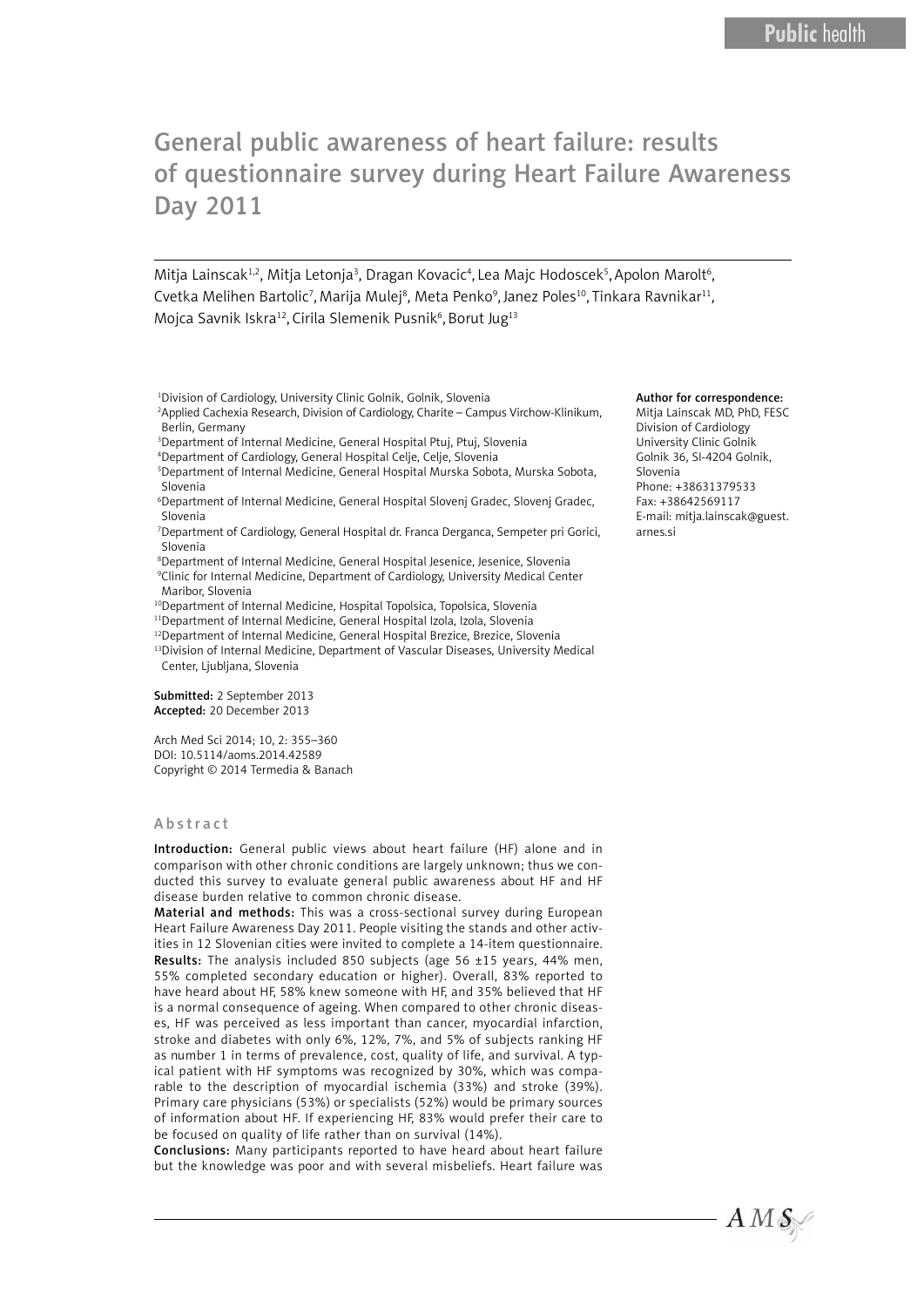M. Lainscak, M. Letonja, D. Kovacic, L. Majc Hodoscek, A. Marolt, C. Melihen Bartolic, M. Mulej, M. Penko, J. Poles, T. Ravnikar, M. Savnik Iskra, C. Slemenik Pusnik, B. Jug

perceived as less important than several other chronic diseases, where cancer appears as a main concern among the general public.

Key words: attitudes, awareness, heart failure, knowledge, public health.

# Introduction

Cardiovascular diseases are significant chronic conditions in terms of prevalence, outcome and quality of life [1, 2]. Heart failure (HF) represents a possible end stage of any cardiovascular disease; therefore its prevalence and clinical relevance are steadily increasing [3]. Hence, it would be expected that appropriate public health strategies are in place and that general public awareness about HF is high.

Information regarding public awareness about HF is scarce. To the best of the authors' knowledge, only the Study of Heart failure Awareness and Perception in Europe (SHAPE), which was conducted in 9 countries and included 7958 subjects, has addressed this topic in a comprehensive and sizeable manner [4]. Several misbeliefs were detected and awareness about HF was described as low. Although as many as 86% of respondents had heard of HF, only 3% identified the typical clinical presentation of HF, and 67% thought that HF patients live longer than cancer patients. When different chronic conditions were compared, only 9% believed that HF leads to higher costs than cancer, HIV and diabetes.

In 2010, the Heart Failure Association of the European Society of Cardiology launched the Heart Failure Awareness Day to initiate public campaigns about HF awareness across Europe. In Slovenia, we conducted a nationwide survey among the general public during the 2011 campaign, aiming to evaluate general public awareness about HF and the HF disease burden relative to common chronic diseases.

# Material and methods

#### Study design and subjects

This was a cross-sectional survey during Heart Failure Awareness Day 2011 in Slovenia. On May 7<sup>th</sup> and 8<sup>th</sup>, the local HF teams in 12 Slovenian cities organized promotional activities including educational lectures and stands, open-day clinics, and audio/video media and newspaper coverage [5]. A self-administered 14-item questionnaire (appendix) was distributed to people attending the activities, primarily when visiting the educational stands. Attending personnel were instructed to provide people with the questionnaire prior to any specific interaction with them or before providing them with material in order to minimize any immediate learning effects. The National Medical Ethics Committee approved the survey protocol, including the verbal consent prior to participation in this anonymous and voluntary survey.

## Data collection

An expert panel developed the questionnaire, which was pretested in a pilot sample of 30 subjects to assess whether questions were written in an understandable way and whether it was feasible to use the questionnaire in a field survey. No major modifications were made to the 14-item questionnaire consisting of questions related to several topics. After obtaining demographic characteristics, we assessed subjects' exposure to HF (2 questions), knowledge of symptoms of HF and intervention if symptoms would be present (7 questions), and management of HF (3 questions). An open-ended question describing a typical patient with angina pectoris, stroke, and HF asked respondents to name each of the conditions. Finally, we asked about the beliefs about most prevalent, most deadly, most costly condition and the condition associated with poorest quality of life; we provided a list of six chronic conditions (i.e. cancer, myocardial infarction, diabetes mellitus, HF, stroke and chronic obstructive pulmonary disease) to choose from.

# Statistical analysis

Descriptive statistics was used to analyze the results. We applied number of subjects with proportion and mean with standard deviation as appropriate. All calculations were performed with the software package SPSS 18.0 (SPSS Inc., 2009, USA).

#### Results

This survey recruited 850 middle-aged participants who resembled the general Slovenian population (age: 56 ±15 years, 56% women, 55% completed secondary education or more). Most of them reported to have heard about HF and more than half stated they knew someone with HF (Table I).

A typical patient with HF, angina pectoris, and stroke was correctly recognized by 254 (30%), 282 (33%), and 334 (39%) of respondents, respectively. About a third (35%) of participants considered HF as a normal consequence of ageing (Figure 1 A). In case of HF, most would consult their general practitioner (GP, 53%) or specialist (52%) as a pri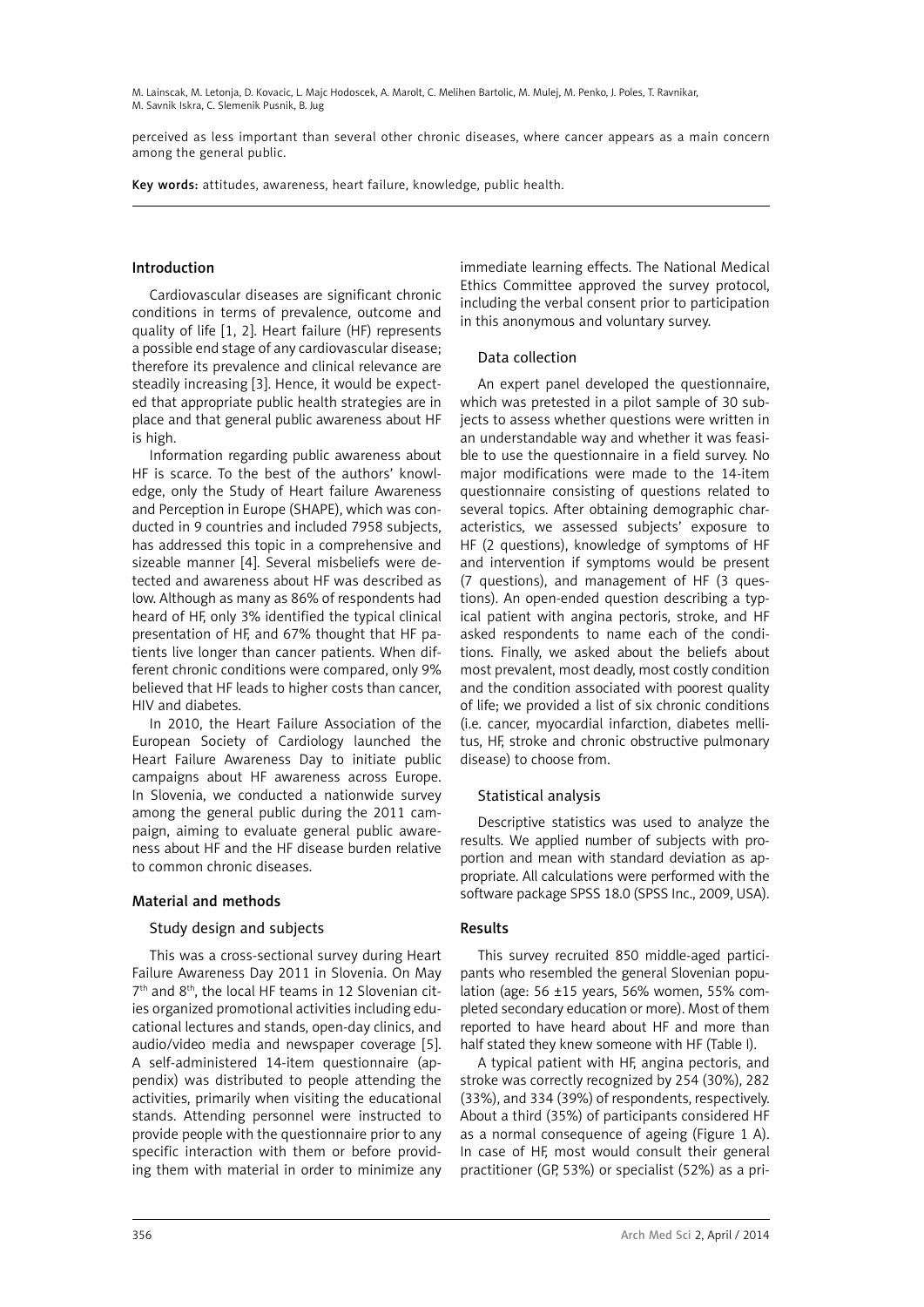Table I. Characteristics of survey participants (*N* = 850)

| Parameter                                 | <b>Results</b> |
|-------------------------------------------|----------------|
| Gender, <i>n</i> (%):                     |                |
| Male                                      | 374 (44)       |
| Female                                    | 476 (56)       |
| Age, $n$ (%) [years]:                     |                |
| < 45                                      | 179 (21)       |
| $45 - 65$                                 | 431 (51)       |
| > 65                                      | 240 (28)       |
| Level of education, $n$ (%):              |                |
| Less than primary school                  | 29(3)          |
| Primary school                            | 87 (10)        |
| Vocational school                         | 161 (19)       |
| Secondary school                          | 306 (36)       |
| College                                   | 98 (12)        |
| University                                | 169 (20)       |
| Heard of heart failure, $n$ (%)           | 706 (83)       |
| Knows someone with heart failure, $n$ (%) | 493 (58)       |
| Heart failure in family, $n$ (%)          | 111 (13)       |

mary source of advice, whilst the internet (19%) would be the third most common way to obtain information, followed by the family, friends, pharmacist, and medical encyclopedia (all  $\langle 10\% \rangle$ . If they experienced unusual dyspnea, fatigue or swollen ankles, most would make an appointment with their GP (78%) or seek additional information (14%), whilst only 3% would not do anything. When asked about treatment options, drugs, surgery, and pacemaker were the most frequent answers (64%, 6%, and 17%, respectively). Only 6 respondents considered HF as an untreatable condition and 14% were not sure how to treat HF. Moreover, 37% of respondents consider that HF patients should take it easy and rest (Figure 1 B). If diagnosed with HF, the vast majority would prefer their management to be focused on symptom relief rather than survival prolongation (83% vs. 14%) – Figure 1 C.

When asked about chronic disease burden in terms of prevalence, quality of life and disease-related costs, cancer most often ranked first (48%, 35%, and 59%, respectively), whilst myocardial infarction was considered most fatal (48%) – Figure 2. Generally, less than 10% of respondents ranked the following conditions as number one in any of the previous features: HF (except for quality of life – 12%), diabetes mellitus (except for prevalence – 14%), and chronic obstructive pulmonary disease.



Figure 1. Proportion of participants considering heart failure:  $A - as a normal consequence of a-g$ ing,  $B - as a$  condition when it is better to take it easy and rest, and  $C$  – their preferences regarding the heart failure treatment effects

### Discussion

After the SHAPE study, this is the first study of comparable individual country size and wealth of information describing awareness about HF in the community. We demonstrated that all aspects of HF are largely unknown to or neglected by the general public in Slovenia and that several misbeliefs exist. Additionally, HF is perceived as a less dangerous and burdensome condition than other common chronic diseases, particularly when compared to cancer.

Generally, poor knowledge and several misbeliefs about HF are the key findings of this survey. Although 83% of respondents have heard about HF, only 30% identified a typical HF description of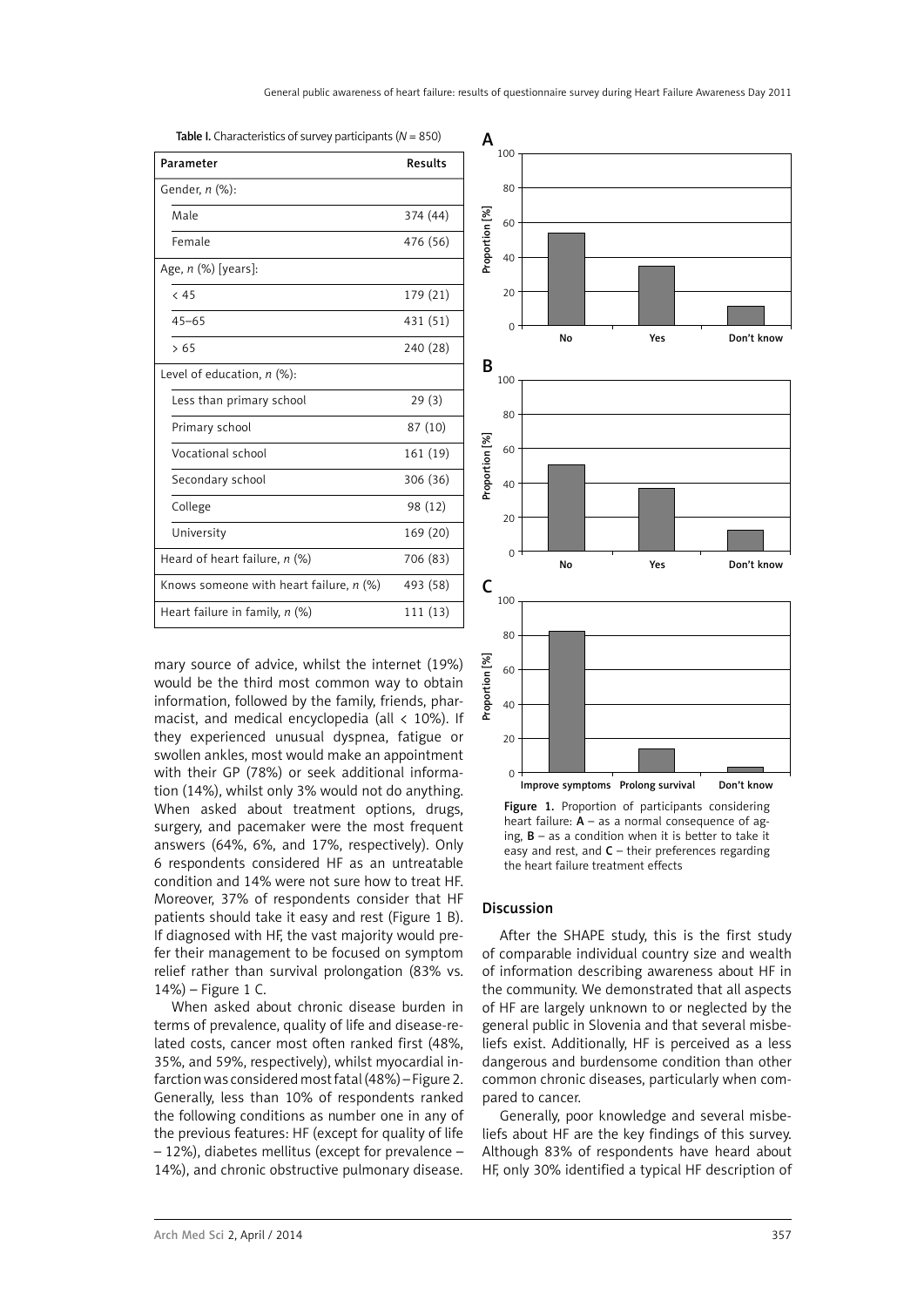M. Lainscak, M. Letonja, D. Kovacic, L. Majc Hodoscek, A. Marolt, C. Melihen Bartolic, M. Mulej, M. Penko, J. Poles, T. Ravnikar, M. Savnik Iskra, C. Slemenik Pusnik, B. Jug



Figure 2. Proportion of participants when asked the question: *In your opinion, which disease is/has…*

symptoms. Most of the respondents would make an appointment with their general practitioner when experiencing some symptoms, and only 3% would do nothing; this is not what we usually experience in clinical practice where many patients with HF are either unrecognized or receive medical attention with full-blown disease [3]. Development of the society and respondents' average age is nicely reflected by the finding that the internet with 19% of respondents would be the third most frequent site of information request, after general practitioner and specialist but ahead of medical encyclopedia, family, or pharmacist. Only a few considered HF as an untreatable condition and drugs were the first choice of treatment modalities, which actually is in line with current guidelines and the situation in daily practice. The most prominent misbeliefs, in our opinion, were those about HF association with ageing and about physical activity: overall, more than one third considered HF as a normal consequence of ageing and as a condition where rest is better than physical activity. Both beliefs are of course wrong and could reflect the expectation that with age something will go wrong with the health, and once this happens it may be better to take it easy to prevent further deterioration. It should be emphasized that ageing itself does not cause heart failure or functional limitations but is a risk factor for development of diseases or conditions that impair health status with or without limitations for the subject.

Comparing our findings to the SHAPE [4] results, there are many similarities and only a few differences. Quality of life and not prolonged survival appears to be the main expectation of HF management, which could be due to inclusion of mostly healthy people in this survey, in whom quality of life may have priority over longevity. Along with SHAPE, respondents had difficulties with ways and modalities how to treat HF, as only a few knew more sophisticated and novel approaches. Most prominent was the difference in the proportion of respondents recognizing the typical clinical presentation of HF symptoms (30% vs. 3%), which likely reflects the Heart Failure Awareness Day activities along with our survey as all respondents were exposed to HF specific information, including symptoms and signs. SHAPE also included more subjects; however, when numbers per individual country are compared, they are very similar.

From a broader perspective, it was important to compare perception of HF with several chronic diseases in terms of prognosis and disease burden. In this context, a key finding was that neither cardiovascular conditions nor diabetes or chronic obstructive pulmonary disease was perceived as a major threat. Instead, cancer was regarded as the main and most relevant concern among the survey population, which is not very different from the findings reported by the SHAPE investigators [4]. This does not reflect the epidemiological situation or clinical practice and actually shows many misconceptions about chronic diseases among the general public. Whilst similar in many aspects, including mortality [6], there are some important differences between HF and cancer that are relevant for clinical practice and public health interventions. Advances in treatment over the last decades [3] translated into a significant survival benefit for patients with HF, whereas cancer patients' prognosis did not improve comparably [7], despite the higher investments [8]. Also, we have more information about the awareness of cancer in the lay population, which is generally considered satisfactory [9-11] and comparable to patient's knowledge [12]. Whether this reflects better strategies or public perception of cancer as a more important disease remains unknown. Such findings, however, may partly be due to an estimated 2% prevalence of HF, mostly in elderly people, which can result in low penetration to the general public. However, this is not the case for cancer, where similar prevalence results in higher awareness [9–12], or for chronic obstructive pulmonary disease, where higher prevalence is not associated with better awareness [13].

Our findings should also be put into the perspective of HF perception and understanding amongst patients and health care professionals. Clinical practice could be improved as there appears to be a certain level of non-adherence to guidelines throughout the last decade [14–16]. In particular, beliefs of primary care practitioners have revealed considerable gaps, especially in terms of HF management [17]. Nurses represent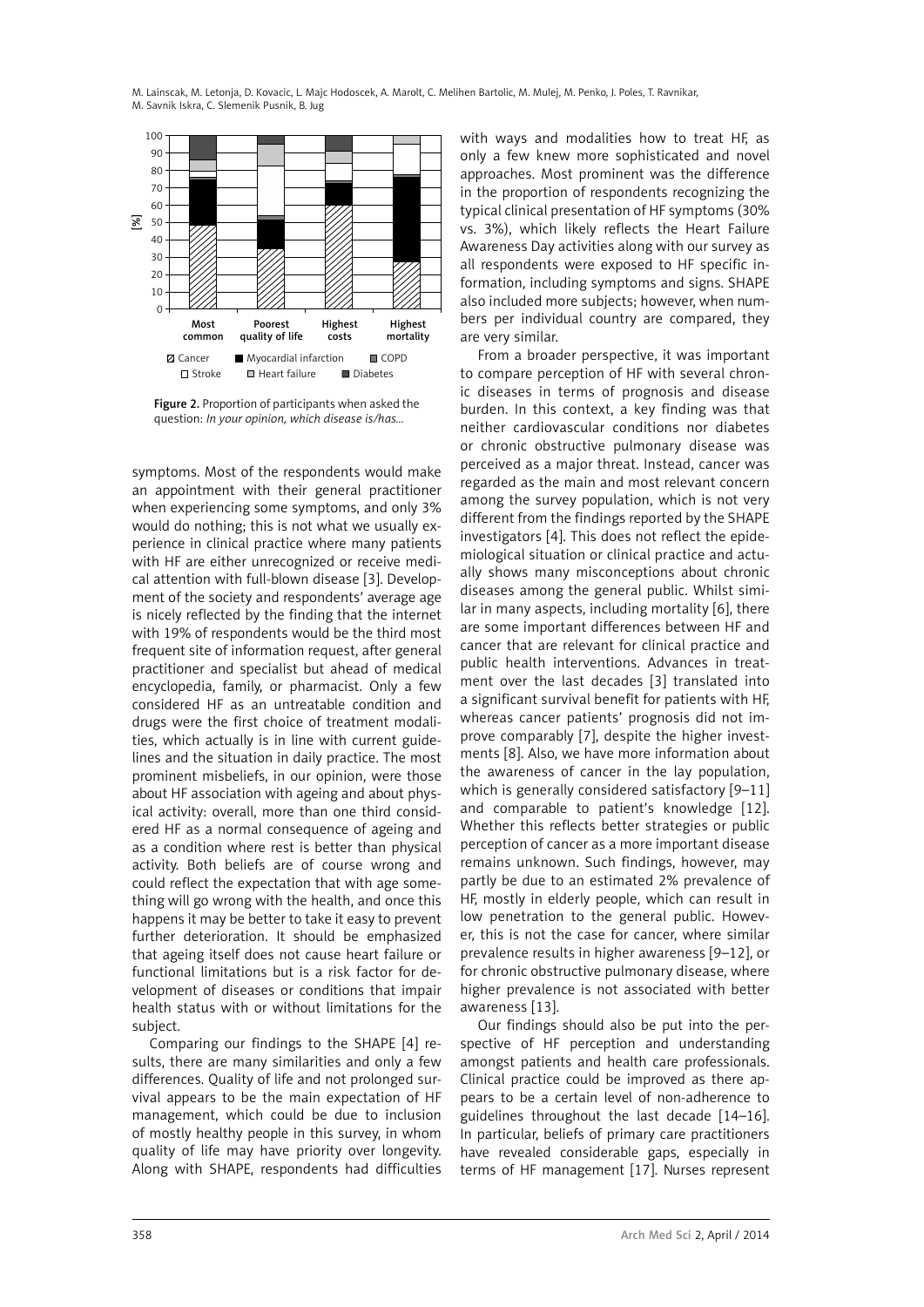key professionals for patient education and delivery of HF-focused care [18, 19]; however, a recent survey demonstrated a lower-than-expected confidence of nurses in HF-related issues [20]. Apparently, HF remains a difficult clinical issue and represents an ongoing challenge for health care providers [21, 22]. This calls for interventions in these populations to improve guideline implementation as appropriate.

Per survey design and recruited sample size, it is possible that HF awareness information is incomplete. The sample size, however, needs to be interpreted in comparison with the studies in the field and is very similar to the individual country sample in the SHAPE study [4]. Conduction of an awareness and perception survey along with educational activities may have skewed the real dimension, as people are likely to give socially desirable answers when asked about perception and beliefs.

In conclusion, current perception about HF amongst the general public and civil initiatives appear, in contrast to some other diseases, to be insufficient to generate appropriate actions by healthcare authorities, medical professionals and other stakeholders. Our results, along with the SHAPE survey [4], should encourage HF awareness activities for the general public and beyond. The Heart Failure Awareness Day initiative launched by the Heart Failure Association at the European Society of Cardiology is a genuine strategy to make the general population and key stakeholders aware of this deadly and debilitating condition. In 3 years the initiative has developed continuously, both in quantitative and qualitative terms [23]. The present report and studies such as SHAPE provide us with necessary insight for future planning of our efforts in order to optimize outcomes and benefits. Ideally, activities should not be limited to day- or week-long events like European Heart Failure Awareness Day but should rather evolve into a continuous effort for the general public, healthcare communities and also policy decision makers. Simultaneously, changes in national health care policies should be pursued to entrust the health care institutions with continuous promotion and iterative campaigns about healthy lifestyle and preventive activities to reduce disease-associated costs and disability. Infrastructure with potential for implementation across most of Europe appears to be in place [24], ready for a coordinated and guideline-based initiative.

#### Acknowledgments

The present study was not funded. None of the authors have any conflicts of interest directly relevant to the content of this study.

#### References

- 1. Lopez AD, Mathers CD, Ezzati M, Jamison DT, Murray CJL. Global and regional burden of disease and risk factors, 2001: systematic analysis of population health data. Lancet 2006; 367: 1747-57.
- 2. Abegunde DO, Mathers CD, Adam T, Ortegon M, Strong K. The burden and costs of chronic diseases in low-income and middle-income countries. Lancet 2007; 370: 1929-38.
- 3. McMurray JJ, Adamopoulos S, Anker SD, et al. ESC Guidelines for the diagnosis and treatment of acute and chronic heart failure 2012: The Task Force for the Diagnosis and Treatment of Acute and Chronic Heart Failure 2012 of the European Society of Cardiology. Developed in collaboration with the Heart Failure Association (HFA) of the ESC. Eur J Heart Fail 2012; 14: 803-69.
- 4. Remme WJ, McMurray JJV, Rauch B, et al. Public awareness of heart failure in Europe: first results from SHAPE. Eur Heart J 2005; 26: 2413-21.
- 5. http://www.escardio.org/communities/HFA/heart-failure-awareness-day-2011/Pages/country-programmes-2011.aspx (last viewed 30.8.2013).
- 6. Stewart S, MacIntyre K, Hole DJ, Capewell S, McMurray JJV. More 'malignant' than cancer? Five-year survival following a first admission for heart failure. Eur J Heart Fail 2001; 3: 315-22.
- 7. Lenfant C. Clinical research to clinical practice lost in translation? N Engl J Med 2003; 349: 868-74.
- 8. Weinstein MC, Skinner JA. Comparative effectiveness and health care spending – implications for reform. N Engl J Med 2010; 362: 460-5.
- 9. Robb K, Stubbings S, Ramirez A, et al. Public awareness of cancer in Britain: a population-based survey of adults. Br J Cancer 2009; 101: S18-23.
- 10. Fitzpatrick JM, Kirby RS, Brough CL, Saggerson AL. Awareness of prostate cancer among patients and the general public: results of an international survey. Prostate Cancer Prostatic Dis 2009; 12: 347-54.
- 11. McMenamin M, Barry H, Lennon AM, et al.; the Irish National Cancer/Cardiac Awareness (INCA) survey. A survey of breast cancer awareness and knowledge in a western population: lots of light but little illumination. Eur J Cancer 2005; 41: 393-7.
- 12. Kozlowska E, Szewczyk MT, Banaszkiewicz Z, Jawien A, Cierzniakowska K, Jarmocik P. Knowledge of symptoms and diagnostic possibilities of cancer diseases. Arch Med Sci 2011; 7: 304-9.
- 13. Sayiner A, Alzaabi A, Obeidat NM, et al. Attitudes and beliefs about COPD: data from the BREATHE study. Respir Med 2012; 106: S60-74.
- 14. Maggioni A, Anker SD, Dahlstrom U, et al. Are hospitalized or ambulatory patients with heart failure treated in accordance with ESC guidelines? Evidence from 12,440 patients of the ESC Heart Failure Long-Term Registry. Eur J Heart Fail 2013; 15: 1173-84.
- 15. Lainscak M, Cleland JG, Lenzen MJ, Follath F, Komajda M, Swedberg K. International variations in the treatment and co-morbidity of left ventricular systolic dysfunction: data from the EuroHeart Failure Survey. Eur J Heart Fail 2007; 9: 292-9.
- 16. Lainscak M, Cleland JG, Lenzen MJ, et al. Nonpharmacologic measures and drug compliance in patients with heart failure: data from the EuroHeart Failure Survey. Am J Cardiol 2007; 99: 31D-7D.
- 17. Lainscak M, Keber I; the Working Group on Heart Failure at the Slovenian Society of Cardiology. Primary care physicians' beliefs concerning heart failure management: